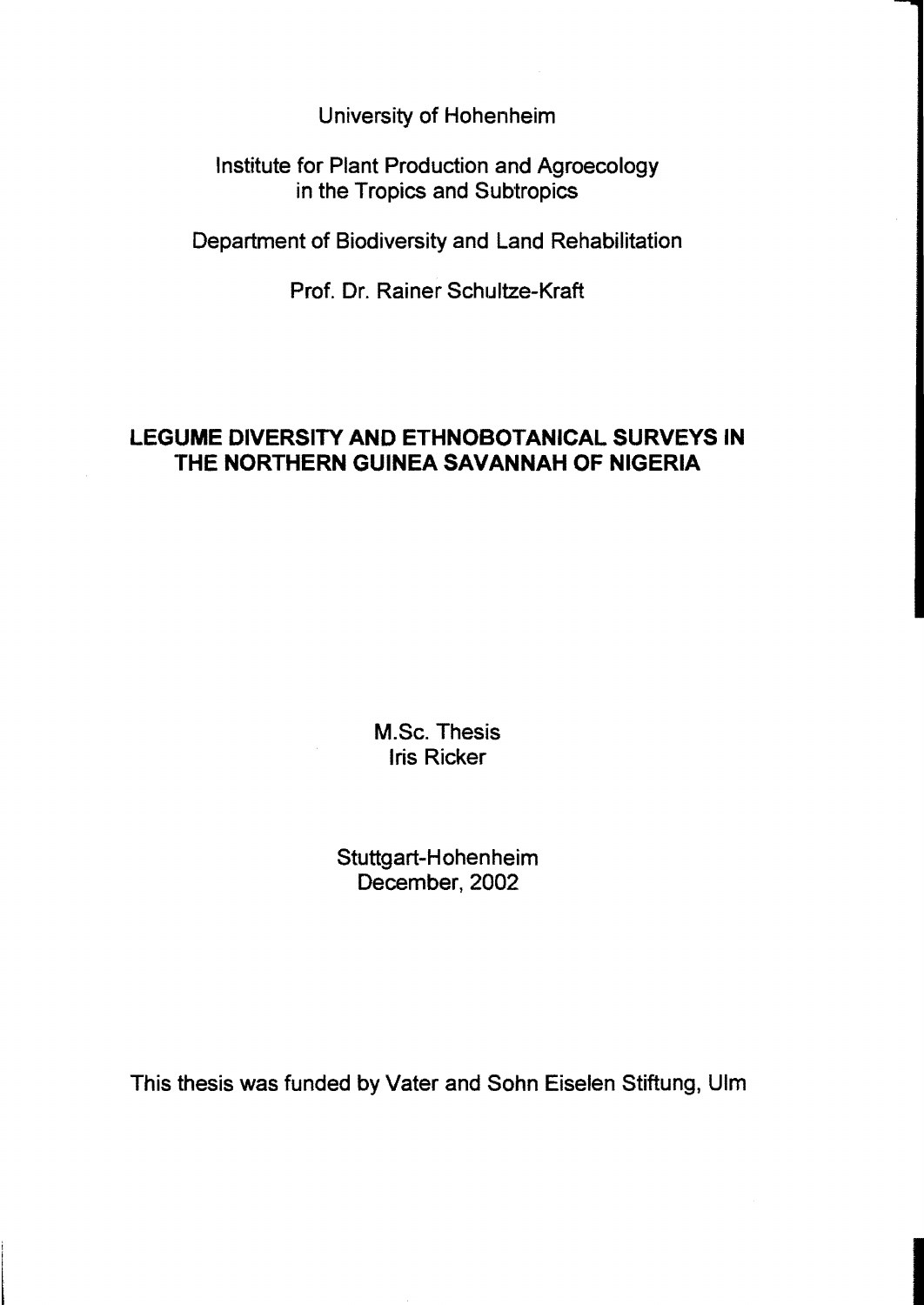### **6 Conclusion**

The ethnobotanical surveys eonducted in the Northem Guinea Savannah of Nigeria showed that there is no special recognition of the legume family as a plant family, but wild and naturalized legumes are utilized in many ways and soil improving attributes are observed. In addition, the eultivation of erop legumes, sueh as cowpea and bambarra nut is a eommon practiee and legumes are the main protein souree in the study area.

The majority of the herbarium species was recognized, but several species were only known by key informants. Most respondents could give a Ioeal name to the speeies and elassify the plant according to loeal taxonomy. In addition, many respondents eould deseribe the surrounding of the plant including plant habitat, soil type, possible indicator functions, impact on soil fertility, observation of rood nodulation and assoeiated plants. Men had in general a eloser observation of the environment due their involvement in agrieulture and animal herding; women eould sometimes only deseribe the uses of plants, but not the plant habitat. But in general, the observation of the surrounding and of biological processes must be eonsidered as very high. In all resouree use domains, the abundance of speeies was pereeived to be on inerease and there was no signifieant differenee between resouree use domains.

The recorded uses of wild Iegumes were most frequent in the area of traditional medicine, compared to other areas covered such as food for animals, technical uses, supernatural uses, ethnoveterinary uses, human nutrition and erosion eontrol or manure. Legumes are frequently used for the eure of many different diseases. In view of animal fodder, informants were in general aware of the palatability of species and there was a tendency of agreement on species with high and low potential as animal fodder. The knowiedge in ethnoveterinary practices was unequally distributed between ethnic groups and sexes, with the tendency that pastoralists and males are more knowledgeable in this field. Supernatural practices are common in the area and several legumes are used for this purpose. Some species are frequently used in human nutrition, but in general wild legumes do not play an important role in this area. Legumes were not integrated as cover erops in prevailing production systems, but many legumes growing in cultivated fields are recognized as soll improving plants. The various technical uses reported also bad few Iinkages to the agrieultural production system.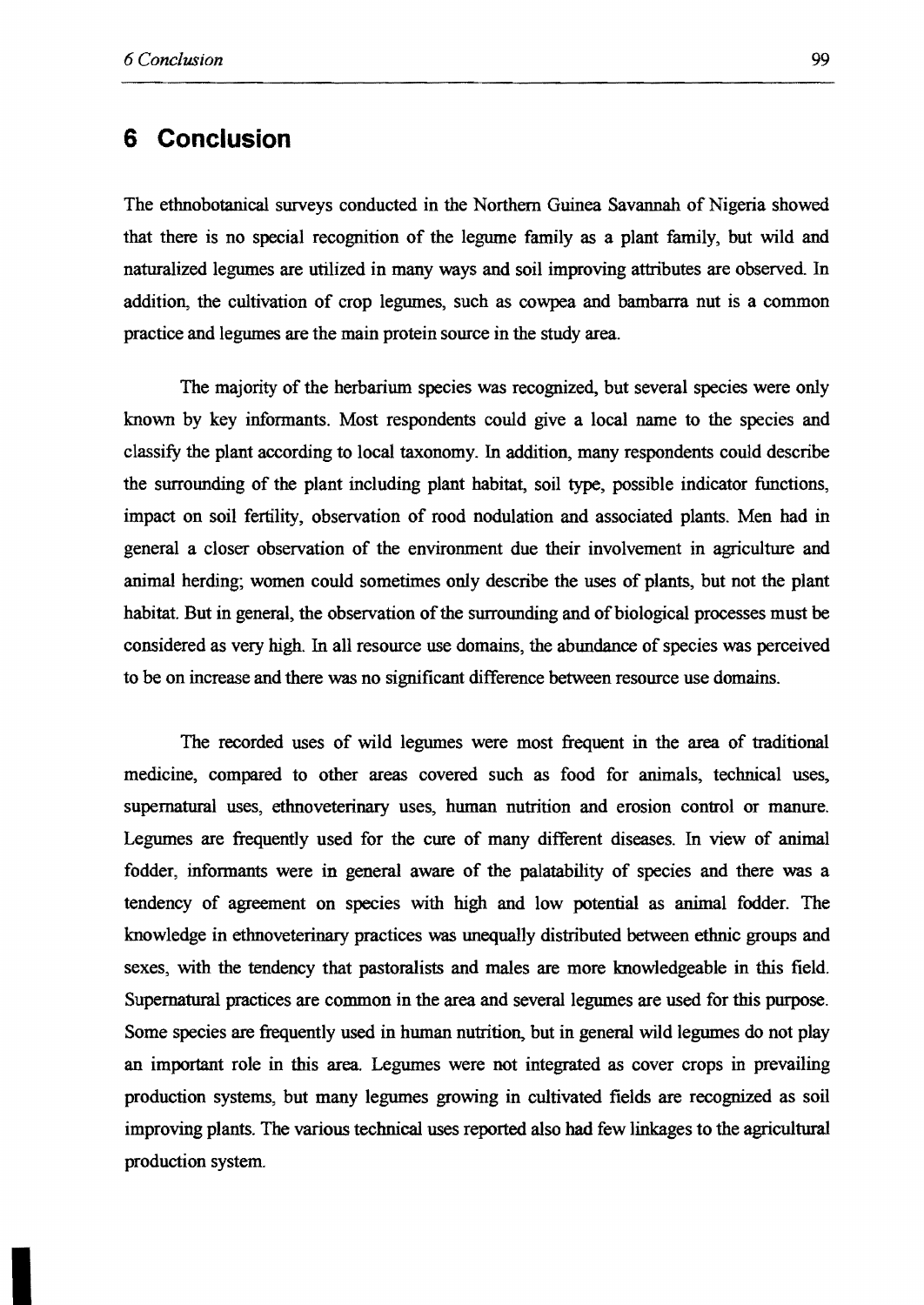Cowpea is a common (cash) crop in the area. Bambarra groundnut is planted less frequently. Both crops are temporarily and spatially integrated in the existing production system. Compared to other cultivated crops, inorganic fertilizer is usually not used and soil.improving attributes are perceived by farmers. In none of the domains was a great diversity of cowpea and bambarra groundnut varieties recorded. But in all domains, a genetic erosion of local landraces due to accidental loss, individual abandonment and large·scale abandonment was perceived

This ethnobotanical assessment tapped the indigenous knowledge on legumes and the importance of legumes in daily life is obvious. The recording of indigenous knowledge must be seen as important in this study, because of a high migration – in general from the North to the South  $-$  that was observed during the study, implying a loss of knowledge on uses of plants.

The information about the indigenous knowledge of legumes gathered in this study could be used further in development projects. For instance, development projects aiming to improve the formal and informal seed supply system and strengthen local storage methods would target problems perceived by people in the study area which concern a lack of access to qualitative high planting material and appropriate storage facilities. Projects that integrate legumes in the prevailing production system could mobilize the knowledge and recognition farmers already have on legumes. The segregation of women in social life and their exclusion from agricultural field work leads to the fact that women are often not involved in development projects. This study has indicated that women are highly motivated to participate and results signalIed that they have many responsibilities in resource management and they could be better targeted in further projects.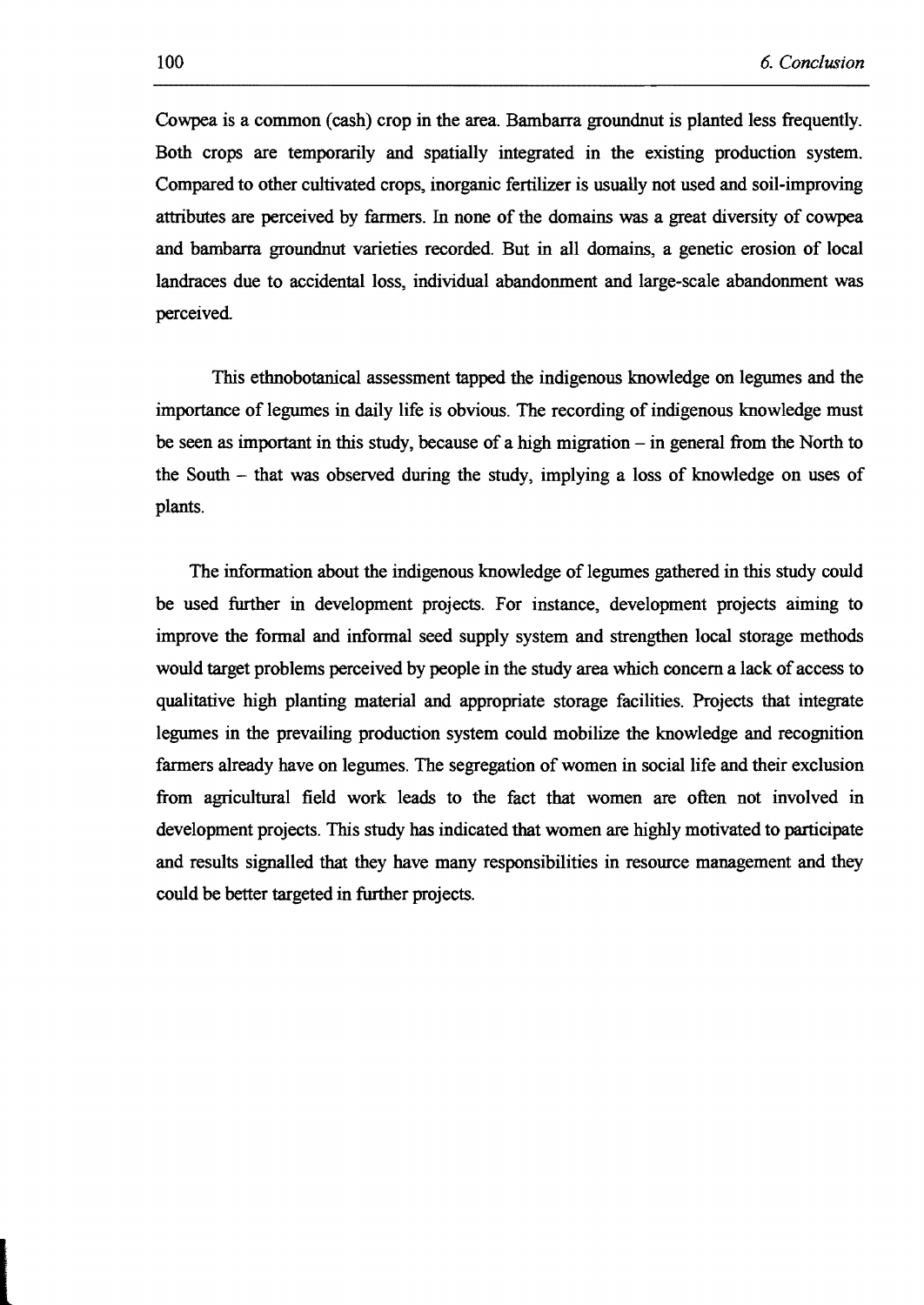# **7 Summary**

#### **7.1 Summary in English**

The population pressure leads to a cultivation of marginal areas and a shortening of fallow periods in the Northem Guinea Savannah of Nigeria. This restricts traditional land use systems with a high crop livestock interaction. The integration of legumes in the prevailing production systems could strengthen the crop-livestock interaction and the people could benefit of the multipurpose uses of legumes, such as for animal fodder, soil improving characteristics and for human nutrition. This study aimed at conducting an ethnobotanical assessment of the local recognition of wild/naturalized and cultivated legumes.

The target area was situated in Kaduna State, in the centre of Nigeria. This area is classified in different resource use domains according to population pressure and market access. Thirteen villages out of four different resource use domains were chosen for the interviews.

AB far as wild legumes are concemed, 427 semi-structured interviews and with the visual aid of a voucher herbarium consisting out of 55 wild/naturalized legumes that were collected in the study area were conducted. The interviews were done separately with men and women and with different ethnic groups, mainly Hausa and Fulani. Conceming cultivated legumes, 74 interviews with men (mainly Hausa) with the help of cowpea and bambarra nut seed sampies were conducted.

The interviews on wild legumes contained questions conceming the vemacular name, the local classification, plant habitat, species abundance in the area, indicator functions, soil preferences of species, soil fertility attributing characteristics and traditional uses such as for human medicine, ethnoveterinary medicine, human consumption, technical uses and supernatural uses. The recognition of the herbarium specimens was high. Most respondents were able to give the vernacular name, information on plant characteristics and list different uses. Wild/naturalized legumes were used in many ways in by both sexes and ethnic groups with human medicine considered as the most important, 70 different diseases were treated with 45 legumes out of the herbarium. For veterinary medicine, 17 species were used to treat 20 different diseases. Eight legumes were used for 20 different technical applications. Thirty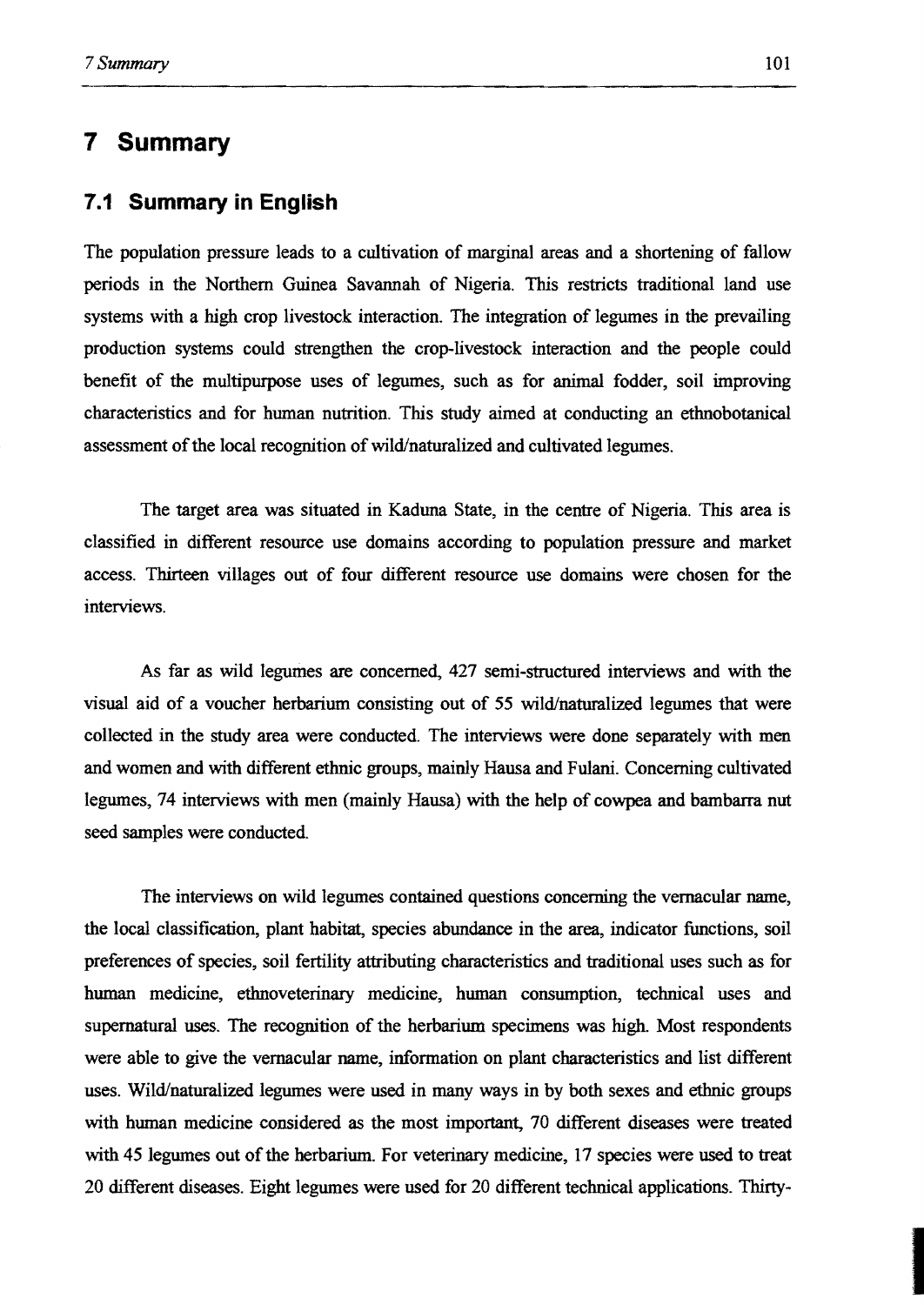six species were used in supematural practices differentiating 20 applications. Thirty-five species were considered as valuable anima1 fodder in the rainy and some also in the dry season. As far as supematural uses and ethnoveterinary practices are concemed, there was a difference in knowledge between gender and between ethnic groups. In general gender related activities conceming collection and the use of wild leguminous plants were observed.

The surveys on cowpea *(Vigna unguiculata)* and bambarra groundnut *(Vigna subterranea)* contained questions on cultivar diversity, genetic erosion of local varieties, the production system and the seed storage and supply system. There was no great diversity of cowpea/bambarra nut in all resource use domains. The crops were spatially and temporally integrated in the production system and considered as having soil fertility attributes. Most farmers stored their seed for the next growing season and seed exchange with neighbours and other villages was a common practice. The strengthening of the informal and formal seed supply system was generally seen as important by the respondents. The information gathered on cowpea and bambarra groundnut showed a static genetic erosion of traditional cultivars in all resource use domains due to three different main reasons: individual abandonment, accidental loss and large scale abandonment.

Taking into account all the results gathered during the surveys, it has to be stated that there is a high recognition of legumes in the study area. The multipurpose uses of legumes are acknowledged and there is the potential to integrate legumes in the existing production system. The information gathered in the ethnobotanical assessment on indigenous knowledge of legumes should be further embedded in development projects enhancing the integration of legumes in the production system, plant conservation, women empowerment and projects improving the seed supply system in the studyarea.

#### **7.2 Die Zusammenfassung auf Deutsch**

Das Bevölkerungswachstum führt zur Kultivierung von marginalen Gebieten and zu einer Kürzung von Brachephasen in der nördlichen Guinea Savanne von Nigeria. Dies führt zu einer Einschränkung der traditionellen Landnutzung mit einer synergistischen Wechselwirkung zwischen Ackerbau und Viehhaltung. Die Integration von Leguminosen in die bestehenden Produktionssysteme könnte die Wechselwirkung verstärken und die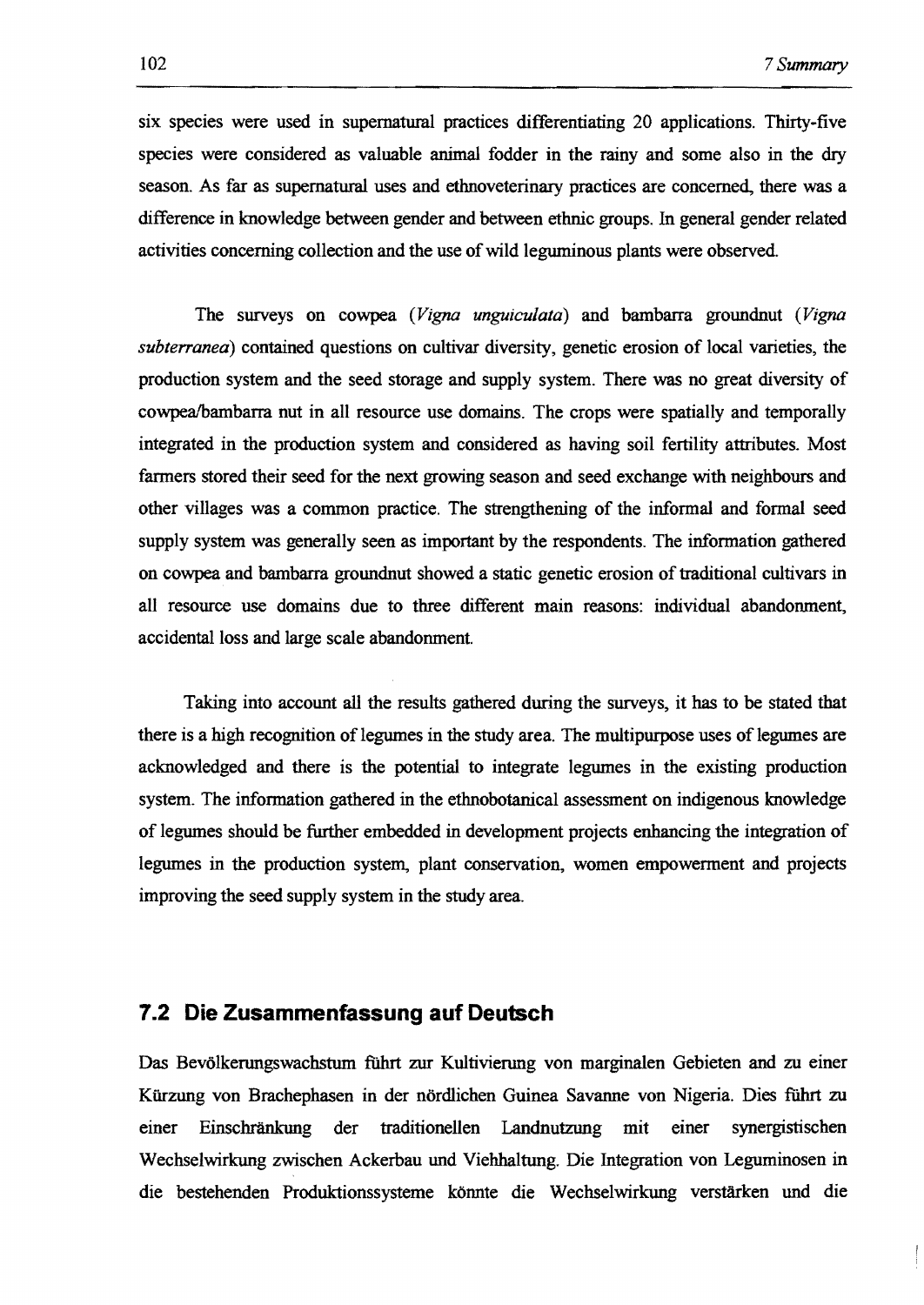Menschen könnten von der Vielseitigkeit von Leguminosen profitieren, wie z. B. als Tierfutter, Bodenverbesserer und als Ernährung fiir den Menschen.

Diese Studie hatte als Ziel, eine ethnobotanische Erhebung über das lokale Wissen über wilde/naturalisierte und kultivierte Leguminosen durchzufiihren. Die untersuchte Region befindet sich in Kaduna State, im Zentrum Nigerias gelegen. Diese Gegend ist in unterschiedliche Nutzungsintensitäts-Gebiete in Bezug auf Bevölkerungswachstum und Marktzugang unterteilt. Dreizehn Dörfer aus vier unterschiedlichen Nutzungsgebieten wurden für die Interviews ausgewählt.

Bezüglich Wildleguminosen wurden 427 halbstrukturierte Interviews durchgeführt, mit Hilfe von einem Herbarium, das 55 wilde/naturalisierte Leguminosen enthielt, welche in der untersuchten Gegend gesammelt worden waren. Die Interviews wurden mit Männern und Frauen und verschiedenen ethnischen Gruppen, vor allem Hausa und Fulani, getrennt durchgeführt. Und was die kultivierten Leguminosen anbetrifft, so wurden 74 Interviews mit Männern mit Hilfe von Samenexemplaren der Augenbohne *(Vigna unguiculata)* und der Erderbse *(Vigna subterranea)* durchgeführt.

Die Interviews über Wildleguminosen enthielten Fragen zu den mundartlichen Namen, der lokalen Einteilung, dem Pflanzenumfeld, der Häufigkeit des Vorkommens der Pflanze in der Gegend, der Bodenpräferenz der Pflanze, Bodenfruchtbarkeitscharakteristika und zu traditionellen Verwendungen für Humanmedizin, fiir Tiermedizin, als Ernährung fiir den Menschen, technische Verwendungen und Verwendungen fiir Übernatürliches. Die Erkennungsquote der Pflanzenarten im Herbarium war groß. Die meisten Befragten konnten den lokalen Namen, Informationen zu Merkmalen der Pflanze nennen und konnten verschiedene Verwendungen aufzählen.

Wilde/naturalisierte Leguminosen wurden auf viele verschiedene Art und Weisen in der untersuchten Region von beiden Geschlechtern und ethnischen Gruppen verwendet, wobei die Verwendung für Medizin für den menschlichen Gebrauch als die wichtigste Verwendung angesehen wurde. Siebzig verschiedene Krankheiten wurden mit 45 wildwachsenden Leguminosen aus dem Herbarium behandelt. Für die Veterinärmedizin wurden 17 Pflanzenarten aus dem Herbarium benutzt, um 20 verschiedene Krankheiten zu behandeln. Acht Leguminosenarten wurden fiir 20 verschiedene technische Anwendungen verwendet Sechsunddreißig Pflanzenarten wurden für übersinnliche Praktiken verwendet, in 20